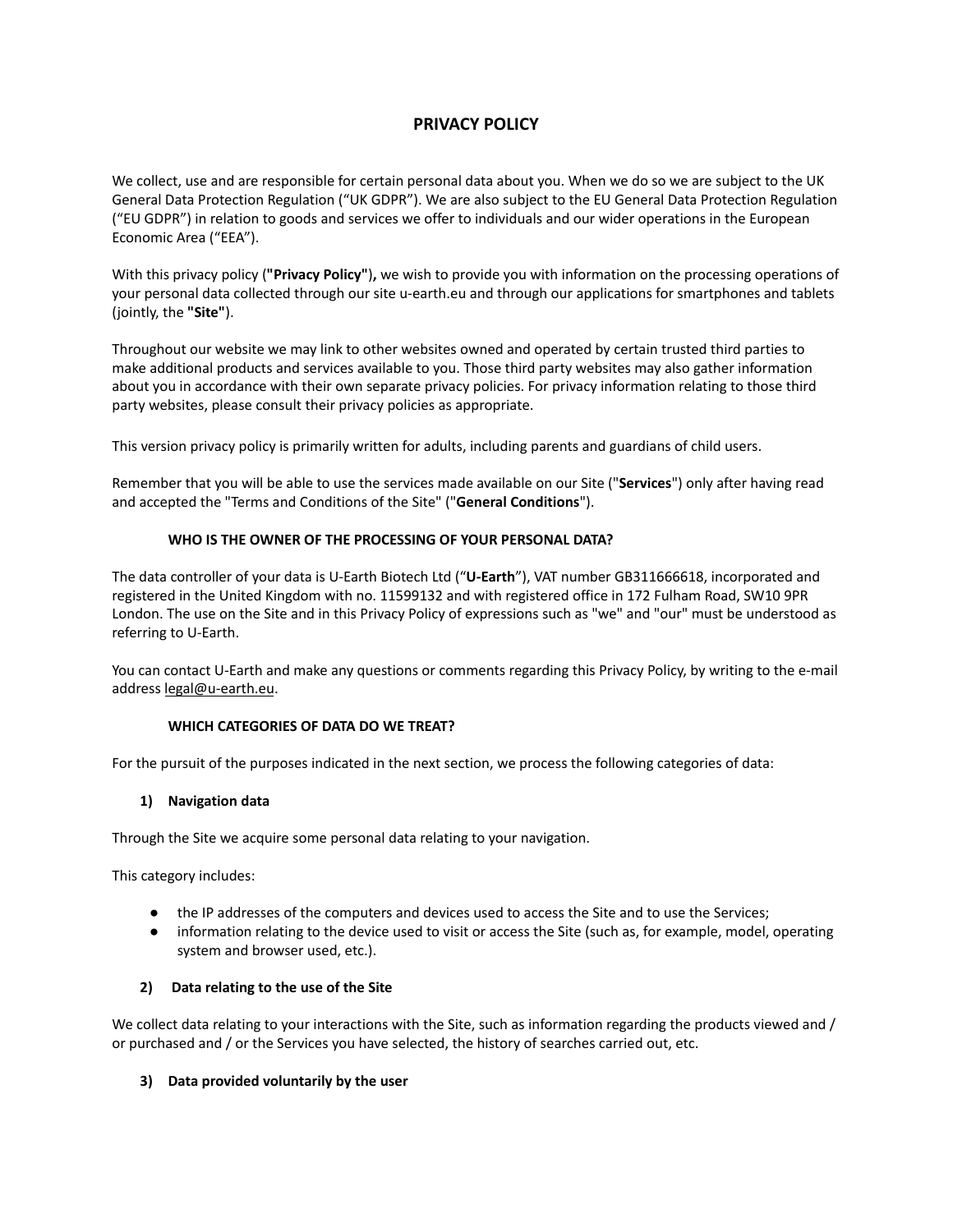We may collect the following information, provided by you directly (eg via the online registration form for sending our newsletter or requesting information or assistance):

- name, surname, e-mail address, telephone number;
- identification codes, such as username and password;
- information provided as part of a request for assistance or clarification (reason for contact or complaint, etc.);
- information provided as part of a request for information on our products and / or services, including for example information regarding the user's company and / or sector;
- information provided when participating in user surveys and market surveys.

## **4) Data of employees and / or collaborators of U-Earth corporate clients**

We may also treat personal data (limited to name, surname, profession, telephone number and professional email address) relating to employees and / or collaborators of our corporate clients as an independent owner and in compliance with the applicable legislation ( "Collaborators"), communicated directly by the latter through the Site or, in any case, in the context of the contractual relationship with U-Earth.

The U-Earth company has the duty to properly inform its Collaborators about the aforementioned treatments.

## **5) Data collected through cookies and other tracking tools**

In the event that you expressly consent to the installation and use of analytical and profiling cookies, we will collect data through the use of cookies, web beacons and other technologies, including advertising data. For more information, please consult our cookie policy.

## **FOR WHAT PURPOSES AND ON WHICH BASIS DO WE PROCESS YOUR PERSONAL DATA?**

We process your personal data for the following purposes:

(A) to **provide you with the requested Services** and, therefore, for purposes strictly connected and instrumental to the establishment and management of customer relations (Article 6, paragraph 1 letter b of UK GDPR and EU GDPR).

The processing of your personal data is necessary to execute the contract we have entered into with you or the pre-contractual measures adopted at your request. In particular, we process your personal data for:

- allow you to browse and use the Site;
- verify your identity;
- manage your registration and account;
- allow you to use, in compliance with the General Conditions, the Services requested from time to time. In particular, we will process your data to send you our newsletter via email, if you have expressly requested it;
- provide you with assistance and/or follow up on your complaints through our customer service (through remote communication tools, such as email, chat, etc.) in relation to the requested Services and/or the products purchased;
- contact you, as part of the pre-contractual requests submitted by you through the Site using the appropriate online form, to make an appointment and to give you a free consultation in relation to our products.

The treatments for the purposes referred to in this section do not require your consent as it is necessary to allow us to provide the Services and, therefore, if you do not intend to communicate your personal data for this purpose, we will not be able to provide you with any Service.

In particular, our newsletter information service is aimed at those who have explicitly requested it (by filling out the appropriate registration form or expressing this will in the context of other communications). You can request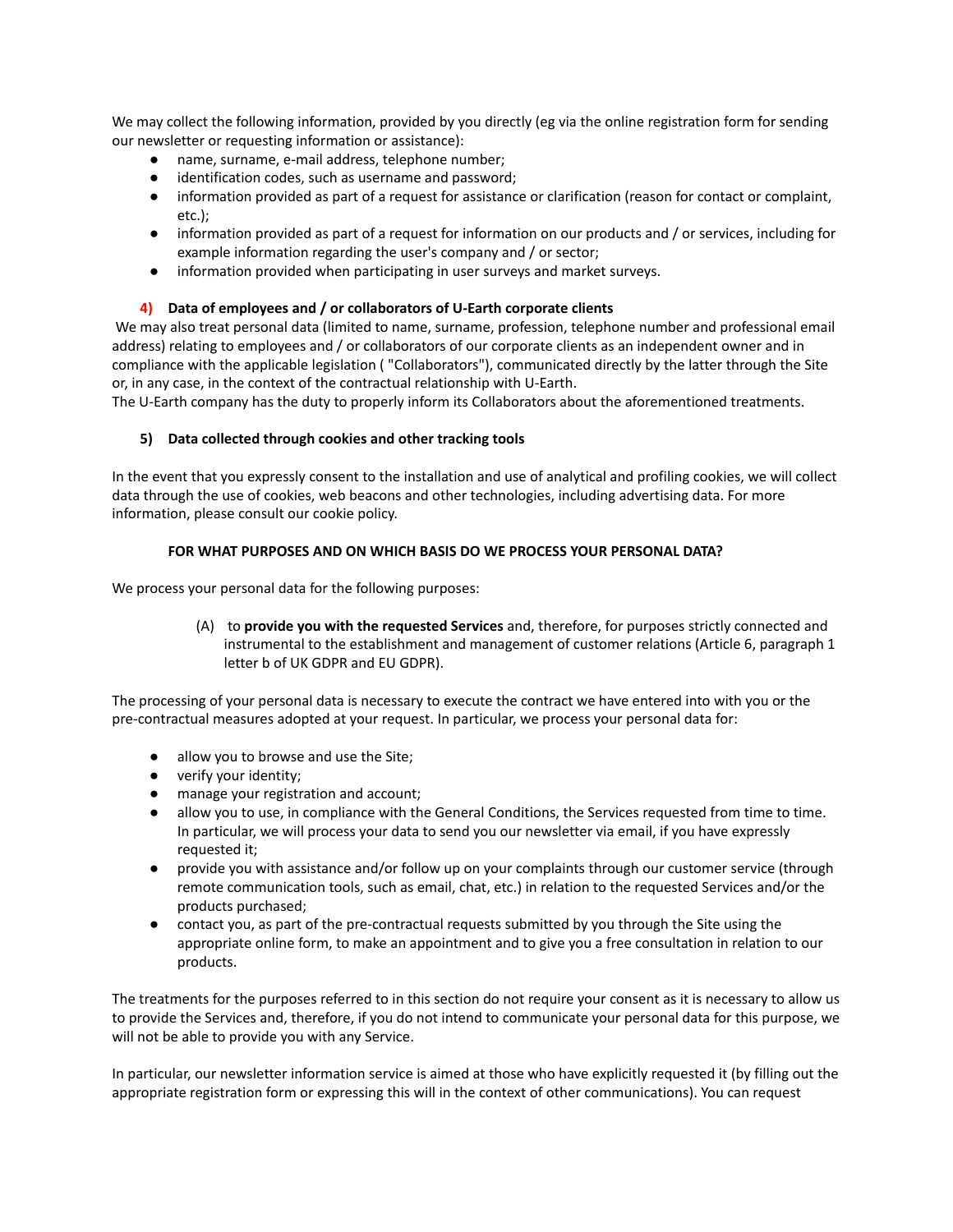cancellation from the newsletter service at any time by sending a written communication to the address [legal@u-earth.eu](mailto:legal@u-earth.eu) or by clicking on the unsubscribe link in each newsletter.

The data processed for this purpose belong to the following categories: navigation data, data provided voluntarily by the user and data of employees and / or collaborators of U-Earth corporate clients.

> (B) to **fulfil the legal obligations** to which U-Earth is subject and, therefore, for purposes deriving from legal obligations, regulations, community legislation, provisions issued by authorities legitimated by the law or by supervisory and control bodies (art . 6, paragraph 1 letter c UK GDPR and EU GDPR)

We also process your personal data for:

- allow us to act in accordance with applicable legal and/or regulatory obligations;
- to assert and defend the rights of U-Earth;

● manage and respond to requests from competent authorities (administrative, tax and judicial). Data processed for this purpose belong to the following categories: navigation data, data relating to the use of the Site, data provided voluntarily by the user and data of employees and / or collaborators of U-Earth corporate clients.

> (C) To pursue **the legitimate interest**s of U-Earth (Article 6, paragraph 1 letter f UK GDPR and EU GDPR)

We also process your personal data for:

- purposes of improving products and/or services, internal management control, to operate and defend the rights of U-Earth;
- carry out a sale of assets, a company or branch of a company as well as a potential merger or corporate and/or financial transactions, in this case communicating and transferring the data to the third party (s) involved in the 'operation;
- identify or prevent fraud;
- maintain and improve the security of the Site, our network and our information system.

The data processed for this purpose belong to the following categories: navigation data, data relating to the use of the Site and data provided voluntarily by the user.

Any personal data relating to Collaborators provided by one of our corporate clients are also processed by us in order to strengthen and improve the existing contractual relationship. In particular, we process the related personal data to send and / or show these Collaborators marketing communications and / or updates relating to our products and / or Services.

These treatments are carried out on the basis of our legitimate interest and therefore do not require your specific consent. However, you can object to the processing at any time by sending a written communication to [legal@u-earth.eu](mailto:legal@u-earth.eu), or, with specific reference to the receipt of communications by email, by clicking on the unsubscribe link present in each communication.

> (D) Subject to your express and specific consent (Article 6, paragraph 1 letter a UK GDPR and EU GDPR), we may process your personal data to send you marketing communications (including discounts, special offers, market research and surveys) relating to our products and/or Services or to notify you of initiatives, contents and/or updates on our products and / or Services, also in light of your interests, your interactions with the Site.

This treatment requires your prior consent. You can revoke any consent given at any time by sending a written communication to [legal@u-earth.eu](mailto:legal@u-earth.eu) or by clicking on the unsubscribe link in each direct marketing communication by email.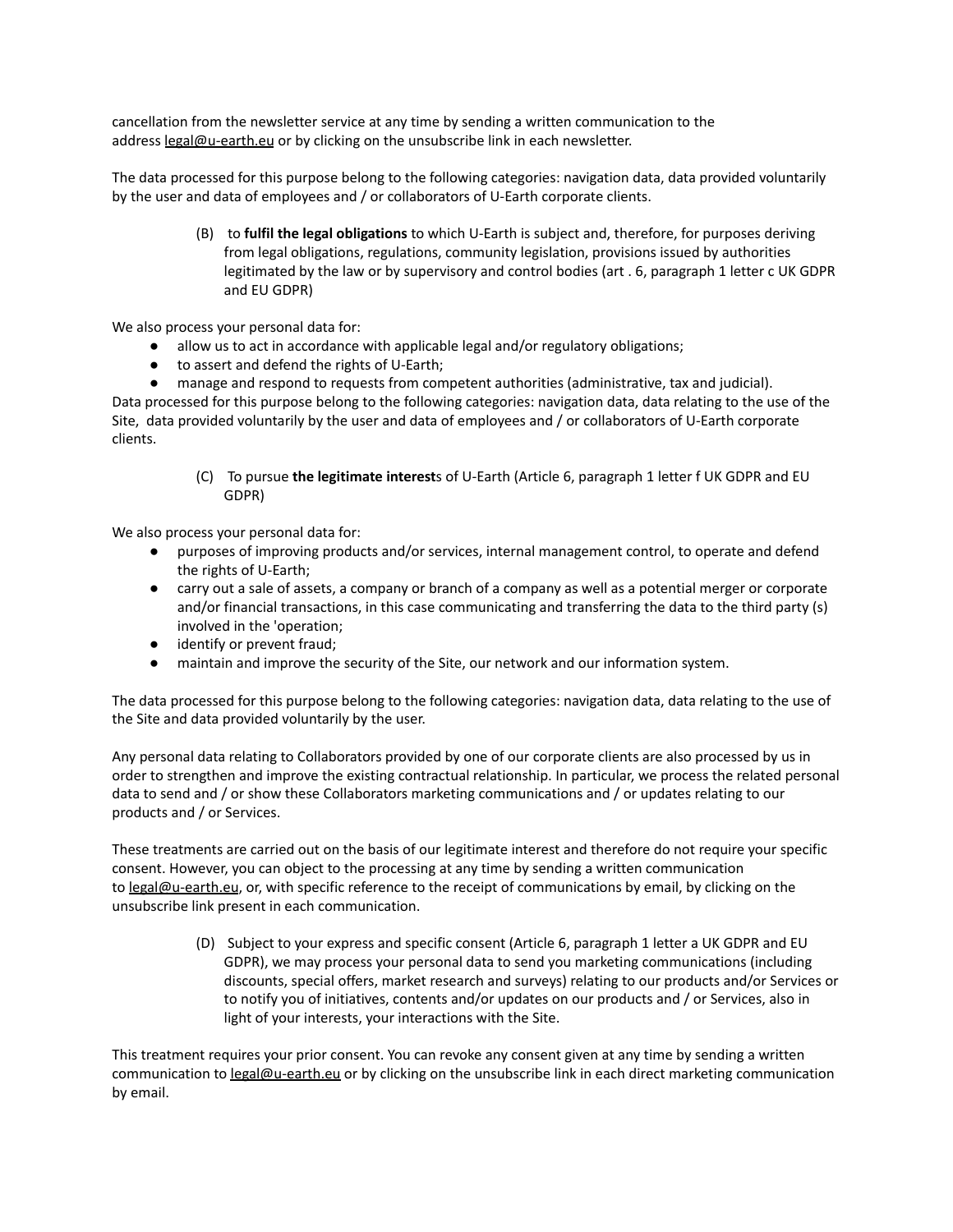The data processed for this purpose belong to the following categories: navigation data, data relating to the use of the Site, data provided voluntarily by the user and data collected through the use of cookies and other tracking tools.

## **WHO CAN WE COMMUNICATE YOUR DATA TO?**

Your data may be disclosed to the following categories of subjects:

- parent companies and/or associates of and/or controlled by U-Earth;
- suppliers, agents, sub-suppliers, contractors, sub-contractors, business partners and all those who are part of our sales or assistance network or who offer us services of various kinds whose performance requires the processing of personal data. In particular, we use third-party providers to provide you with our newsletter service, to optimize our Services, to manage and maintain the Site and to provide IT and software solutions;
- freelancers or professional firms that assist U-Earth in relation to legal, administrative and/or tax matters, including those of a contentious nature, as well as debt collection companies;
- counterparties in the context of corporate transactions or sales of a company or business unit or of individual corporate assets and entities resulting from the merger or any other form of transformation concerning U-Earth;
- public security and judicial authorities, subjects, bodies or other authorities to whom it is mandatory to communicate your data by virtue of legal provisions or orders of the same authorities.

# **WHO DO WE TRANSFER YOUR DATA TO ABROAD?**

The EEA, UK and other countries outside the EEA and the UK have differing data protection laws, some of which may provide lower levels of protection of privacy.

It is sometimes necessary for us to transfer your personal data to countries outside the UK and EEA. In those cases we will comply with applicable UK and EEA laws designed to ensure the privacy of your personal data. As we are based in the UK we will also transfer your personal data from the EEA to the UK.

Under data protection laws, we can only transfer your personal data to a country outside the UK/EEA where:

- in the case of transfers subject to UK data protection law, the UK government has decided the particular country ensures an adequate level of protection of personal data (known as an 'adequacy regulation') further to Article 45 of the UK GDPR.
- in the case of transfers subject to EEA data protection laws, the European Commission has decided that the particular country ensures an adequate level of protection of personal data (known as an 'adequacy decision') further to Article 45 of the EU GDPR.
- there are appropriate safeguards in place, together with enforceable rights and effective legal remedies for you, or
- a specific exception applies under relevant data protection law

Where we transfer your personal data outside the EEA we do so on the basis of an adequacy decision or (where this is not available) will carry out this transfer on the basis of the conditions set out in Articles 46 or 47 of the EU GDPR (adequate guarantees or binding corporate rules) and/or the exceptions referred to in art. 49 EU GDPR, and will adopt the technical-organizational and/or contractual measures from time to time necessary to ensure a level of protection of your personal data comparable to that guaranteed by the applicable legislation in the EEA. In the event we cannot or choose not to continue to rely on either of those mechanisms at any time we will not transfer your personal data outside the UK unless we can do so on the basis of an alternative mechanism or exception provided by UK data protection law and reflected in an update to this policy.

## **HOW LONG DO WE KEEP YOUR DATA?**

Your data will be kept for a period of time not exceeding that necessary to pursue the purposes for which it was collected, without prejudice in any case to the exercise of your rights referred to in the next section. In particular,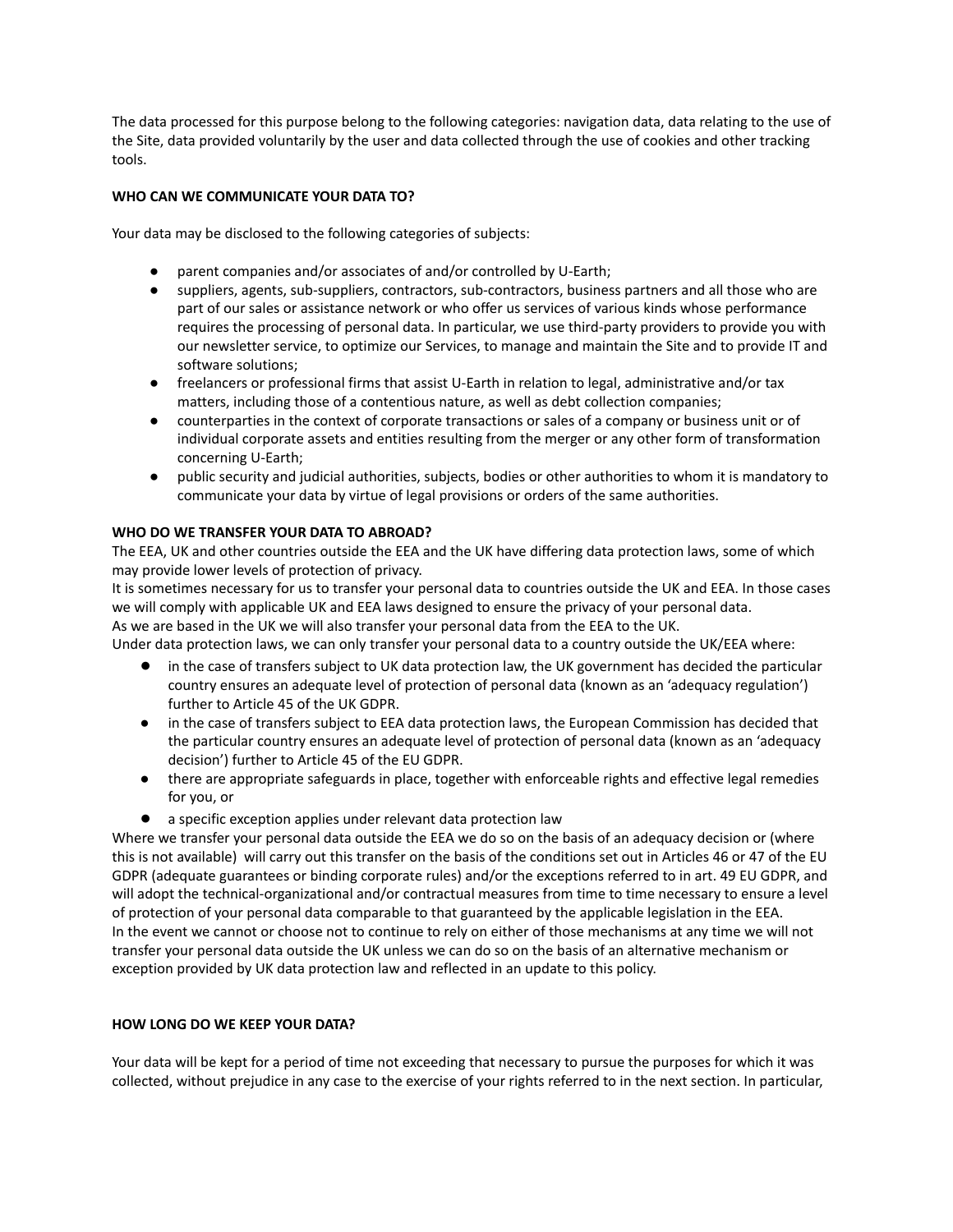the data processed to send our informative newsletter will be kept as long as the Service is active or as long as the interested party does not request cancellation from the Service.

U-Earth may retain some data even after the termination of the relationship with you relating to the provision of the Services, depending on the time necessary for the management of specific contractual or legal obligations, as well as for administrative, fiscal and/or contributory purposes, for the period of time imposed by laws and regulations in force, as well as for the time necessary to assert any rights in court.

Without prejudice to the foregoing, the data processed for marketing purposes on the basis of consent and/or legitimate interest will be kept for a period of 24 months starting from the date on which the consent was given or renewed; or (ii) from the date of the last contact between you and U-Earth, meaning, by way of example, the use of a Service and / or content through the Site and / or access to the Site.

#### **KEEPING YOUR PERSONAL DATA SECURE**

**We have appropriate security measures to prevent personal data from being accidentally lost, or used or** accessed unlawfully. We limit access to your personal data to those who have a genuine need to access it. We also have procedures in place to deal with any suspected data security breach. We will notify you and any **applicable regulator of a suspected data security breach where we are legally required to do so.**

#### **WHAT ARE YOUR RIGHTS?**

You generally have the following rights, which you can usually exercise free of charge:

- Right of access: you can ask us for information about the treatments we carry out on your data or for confirmation that U-Earth processes your personal data. In this case, you can ask us to provide you with a copy of your data and check which data is in our possession.
- Right of rectification: you have the right to request the rectification of your personal data if they are incorrect, including the right to request the integration of incomplete personal data.
- Right to erasure: you have the right to request us to erase the data (or part of it) that you have provided to us, including those which do not need to be kept for the purposes for which the data were collected or otherwise processed.
- Right of limitation: you can ask us to limit the processing of your personal data if the legal hypotheses occur.
- Right to object: you can object to the processing of your data, without prejudice to the existence of a prevailing legitimate reason for the continuation of such processing.
- Right to portability: you can obtain from U-Earth, in a structured format, commonly used and readable by an automatic device, the personal data you have communicated to us, in order to transmit them to another person. This right is applicable in the cases in which U-Earth carries out the processing of such data through automated tools, on the basis of your consent or for the purpose of providing the Services.
- Withdrawal of consent: if the processing is based on your consent, you can withdraw it at any time, without prejudice to the lawfulness of the processing carried out prior to said withdrawal.
- Right to lodge a complaint with the Guarantor: without prejudice to any other administrative or judicial appeal, you have the right to lodge a complaint with the Guarantor for the protection of personal data in the event that you believe that the treatments carried out by U-Earth violate current legislation regarding data protection.

You can exercise your rights at any time by sending a written communication to [legal@u-earth.eu.](mailto:legal@u-earth.eu)

The rights listed above may be exercised, in the event of death, by those who have an interest of their own, or act to protect you (as your agent, or for family reasons worthy of protection). You can prohibit the exercise of all or some of these rights by the assignees by sending us a written declaration.

## **UPDATES TO THIS PRIVACY POLICY**